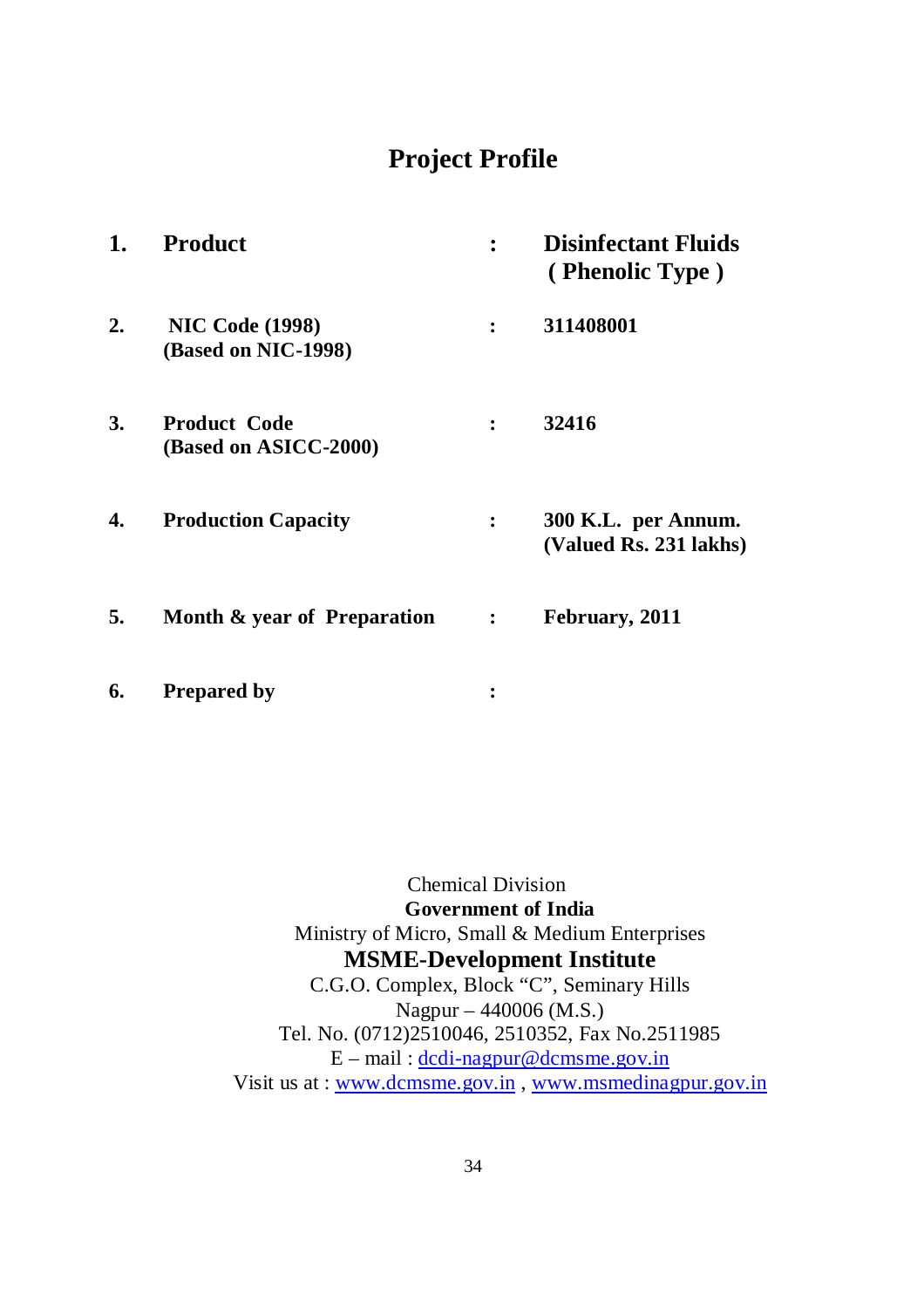## **1. INTRODUCTION OF THE PRODUCT :**

These are homogeneous solutions of Coal tar acids or similar acids derived from petroleum with or without hydrocarbons or other phenolic compounds including substituted phenolic compounds or a mixture of these or a suitable emulsifier. It is black in colour and on dilution with water it gives translucent off white colour. It contains Monochlorophenol (MCP) whose RWC ( Rideal Walker Constant) value is about 50- 60 or Chloro Xylenol whose RWC value is about  $100 - 120$ . Higher the RWC of the product, better is the quality.

## **2. PLANT CAPACITY PER ANNUM : 330 K.L PER ANNUM.**

## **3. MARKET & DEMAND ASPECTS :**

It is used in our houses, Government as well as private hospitals, public places etc. Being disinfectant and also having germicidal value, it is highly demanded product particularly in hospitals.

## **4. BASIS AND PRESUMPTIONS :**

- a. The scheme is based on single shift of 8 hours per day and 300 working days per annum.
- b. The interest rate on the borrowed capital has been taken as 12 % per annum.
- c. The cost in respect of Raw Materials, Packing Materials, Machinery & Equipments has been taken at the time of preparation of project profile and may vary from place to place and time to time.
- d. The rental Value of production shed is taken as per the prevailing rates and and may vary from place to place.
- e. The plant capacity utilization has been taken as 50 % for the first year, which may subsequently increase to 60% and 70% in the second and third year respectively.

## **5. IMPLEMENTATION SCHEDULE :**

The project implementation will take about nine months. The break-up of activities with relative time for each activity is as follows:

| Sr. | <b>Activity</b>                                       | <b>Estimated Time</b>  |
|-----|-------------------------------------------------------|------------------------|
| No. |                                                       | <b>Period (Months)</b> |
| 01. | Scheme preparation $\&$ approval                      | $0 - 2$                |
| 02. | Registration under MSME Act 2006 and sanction of loan | $2 - 5$                |
| 03  | License from FDA                                      | $5 - 6$                |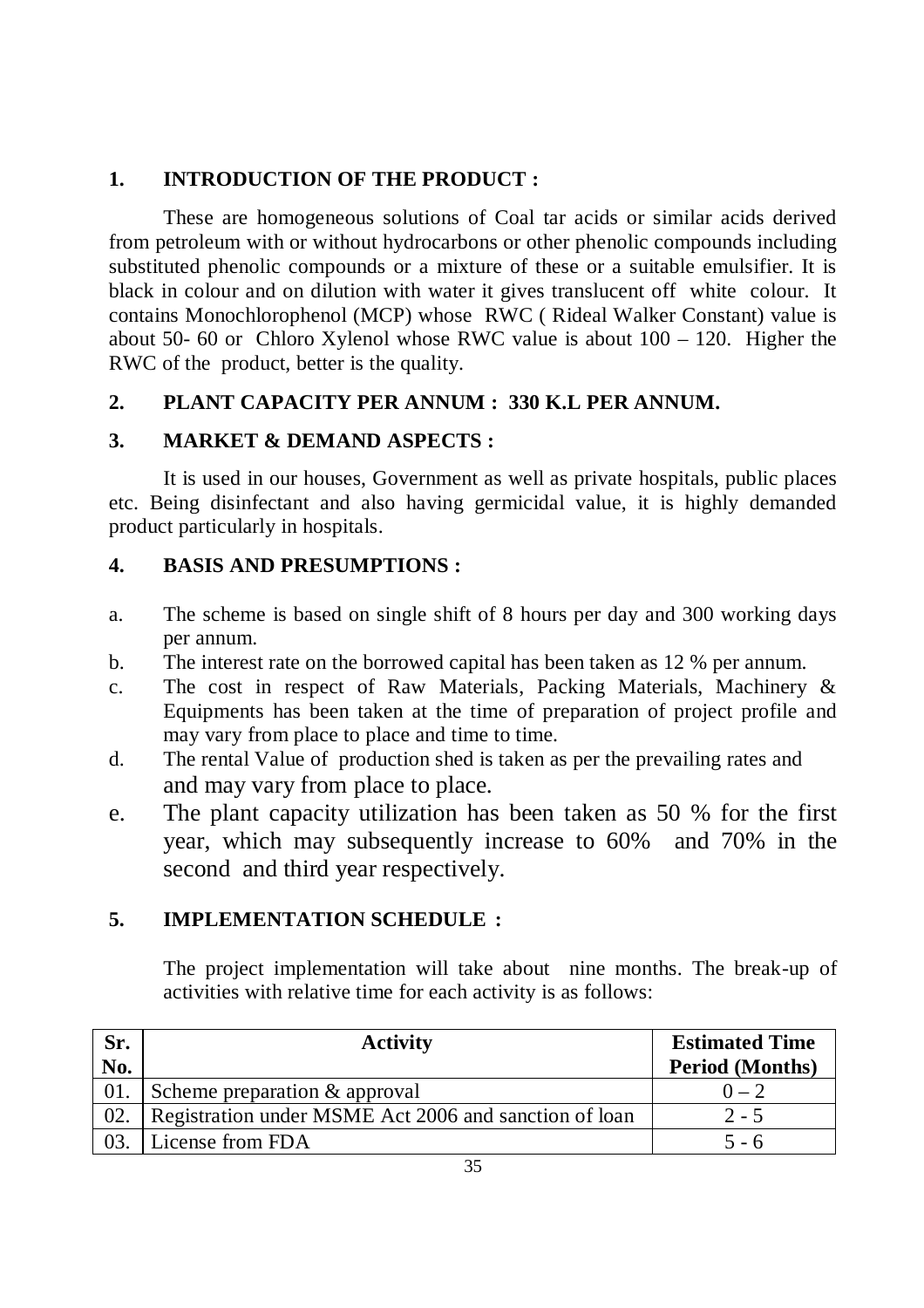| 04. | Placement of Orders for Machines | $6 - 7$                       |
|-----|----------------------------------|-------------------------------|
| 05. | <b>Power Connection</b>          | $6 - 7$                       |
| 06. | Installation of Machines         | 7 - 8                         |
| 07  | Recruitment of Staff & Trial run | $8 - 9$                       |
| 08  | Commercial Production            | $10^{1H}$ $\alpha$<br>onwards |

## **6. LEGAL ASPECTS :**

The product is covered under the Drug Control Act and all specifications laid down their in are to be complied with.

- The general requirements for obtaining Drug License are as under :
- a. Land and Plant Layout.
- b. Proof of Ownership of Land of Consent letter of owner, if the land is taken on rent .
- c. Copy of Memorandum of articles of association or partnership dead, list of Directors etc. as the case may be.
- d. Photocopy of the packing material specimen.
- e. Clearance from State Pollution Control Board.

## **7. TECHNICAL ASPECTS :**

- **a. PRODUCTION CAPACITY : 300 K.L. per Annum.**
- **b. QUALITY CONTROL & STANDARDS : IS 1061 : 1997**

Each class of disinfectant fluid shall be of 6 grades depending upon Rideal Walker (RW) and Staphylococcal (SA) coefficient by rules as given below :

| <b>Class</b> | Grade          | <b>Rideal Walker (RW)</b><br>Coefficient, Min. | Staphylococcal (SA) coefficient,<br>Min. |
|--------------|----------------|------------------------------------------------|------------------------------------------|
| <b>Black</b> |                | 18                                             |                                          |
|              | $\overline{2}$ | 10                                             |                                          |
|              | 3              | 5                                              |                                          |
|              | 1A             | 18                                             | 8                                        |
|              | 2A             | 10                                             | 5                                        |
|              | 3A             | 5                                              | 2.5                                      |
| <b>White</b> |                | 18                                             |                                          |
|              | $\overline{2}$ | 10                                             |                                          |
|              | 3              | 5                                              |                                          |
|              | 1A             | 18                                             | 8                                        |
|              | 2A             | 10                                             | 5                                        |
|              | 3A             | 5                                              | 2.5                                      |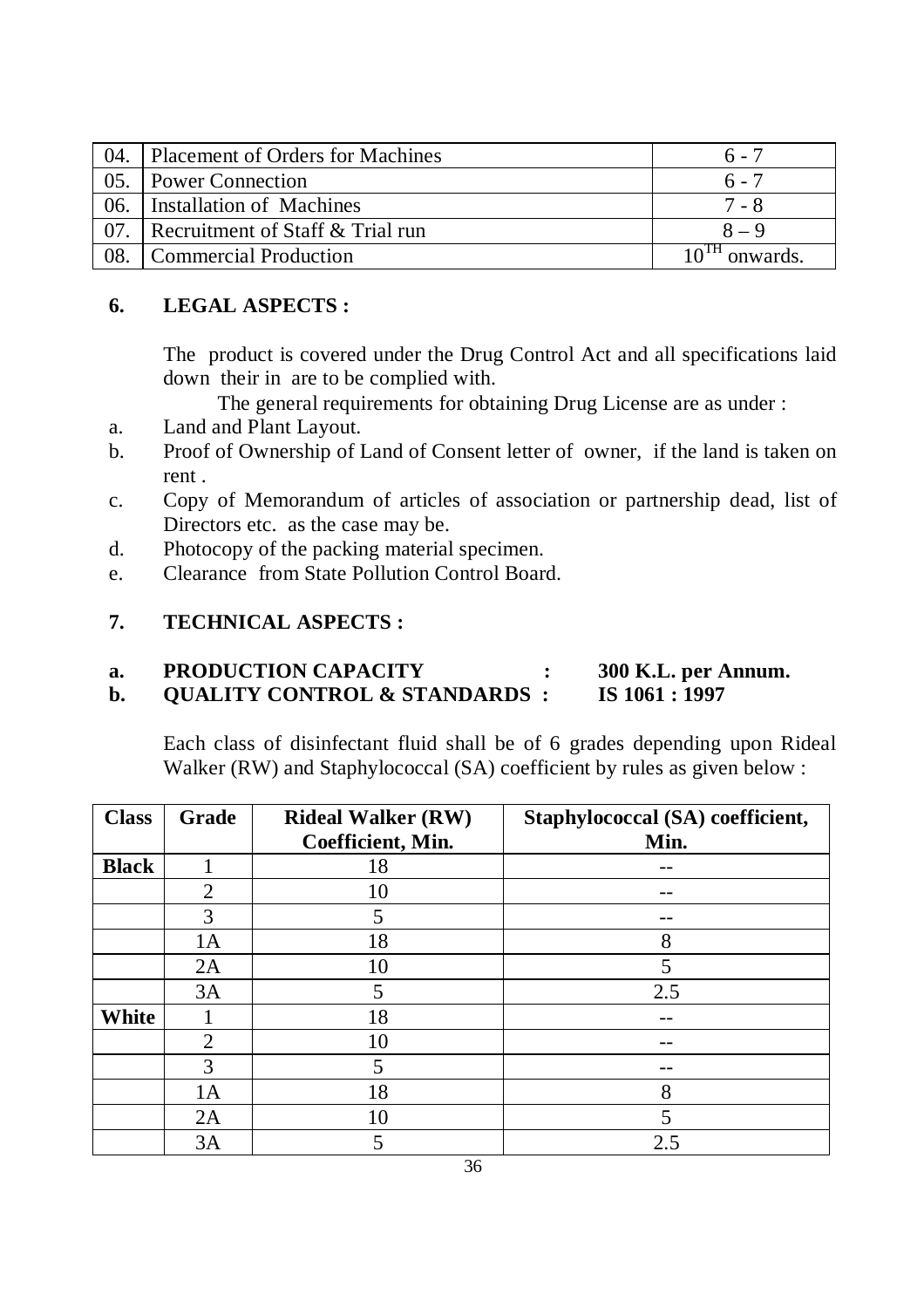Requirement of Staphylococcal (SA) coefficient has been given to ensure that disinfectant fluids are not unduly selective in their germicidal properties.

#### **C. MANUFACTURING PROCESS :**

The general formulation of the product may be as under:

| Sr. No. | <b>Raw Material</b> | Quantity $(\% )$ |
|---------|---------------------|------------------|
| 01.     | Rosin               | 05.0             |
| 02.     | Castor Oil          | 20.0             |
| 03.     | <b>MCP</b>          | 10.0             |
| 04.     | Creosote Oil        | 13.0             |
| 05.     | Caustic Soda        | 04.0             |
| 06.     | Water               | <b>Balance</b>   |

First we take Rosin & Castor Oil in saponification vessel and heat it up to  $70^{\circ}$ C. Now we add caustic soda solution in to it slowly with continuous stirring till golden colour soap is produced. Stop heating and add balance quantity of warm water with stirring till solution is uniform. Allow it to come at room temperature. Now add MCP and creosote oil with slow stirring. Filter if required and pack. Chloro – Xylenol can be used as a substitute for MCP.

| Sr. | <b>Description</b>                                 | Quantity     | Value (Rs.) |
|-----|----------------------------------------------------|--------------|-------------|
| No. |                                                    |              |             |
| (a) | Land & Building                                    |              |             |
|     | Covered area of 500 Sq. Mtrs. on rent              | L.S.         | 20,000      |
| (b) | <b>Machinery &amp; Equipments</b>                  |              |             |
| 01. | M.S. Saponification Vessel, Cap: 100 Ltrs. Per     | 1 No.        | 25,500      |
|     | batch.                                             |              |             |
| 02. | M.S. Mixing vessel, Cap:250 Ltrs per batch         | 1 No.        | 44,000      |
| 03. | M.S. Storage tank                                  | 3 Nos.       | 66,000      |
| 04. | <b>Automatic Filling Machine</b>                   | 1 No.        | 83,000      |
| 05. | <b>Automatic Sealing Machine</b>                   | 1 No.        | 17,000      |
| 06. | <b>Shrinking Machine</b>                           | 1 No.        | 77,000      |
| 07. | Other Misc Equipments                              | L.S.         | 28,000      |
| 08. | <b>Laboratory Equipments</b>                       | L.S.         | 60,000      |
| 09. | Installation of Machinery $\&$ equipments $\&$ 10% |              | 40,050      |
|     | of the cost.                                       |              |             |
| 10. | <b>Preoperative Expenses</b>                       | L.S.         | 25,000      |
|     |                                                    | <b>Total</b> | 4,65,550    |
|     |                                                    | Or say       | 4,66,000    |

## **8. FINANCIAL ASPECTS :**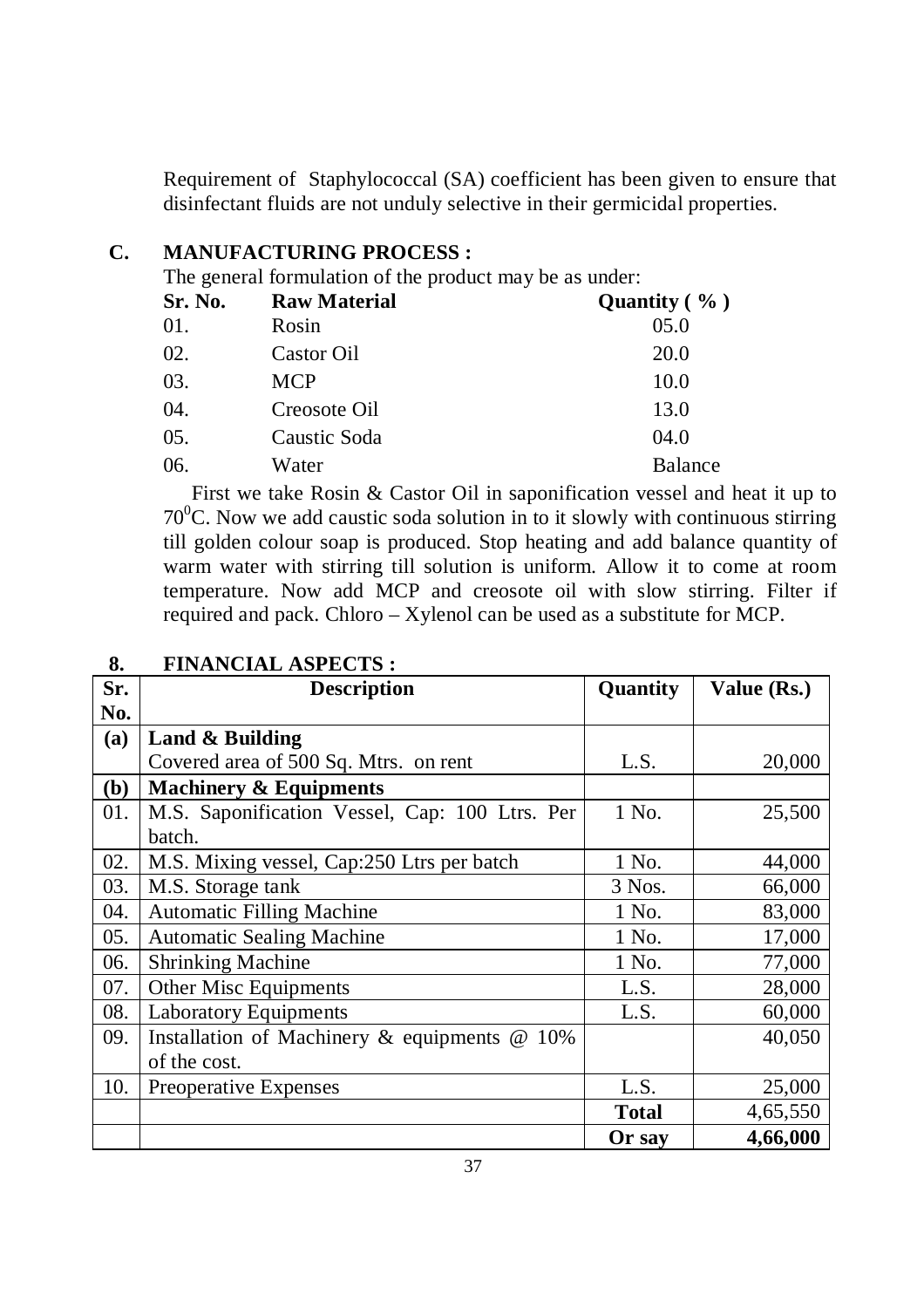| Sr. | <b>Description</b>              | Rate         | Quantity     | Value (Rs.) |
|-----|---------------------------------|--------------|--------------|-------------|
| No. |                                 |              |              |             |
| 01. | Rosin                           | Rs.150/Kg.   | 625 Kg.      | 93,750      |
| 02. | Castor Oil                      | Rs.100/Kg    | 2500 Kg.     | 2,50,000    |
| 03. | <b>MCP</b>                      | Rs.180/Kg.   | 1250 Kg.     | 2,25,000    |
| 04. | Creosote Oil                    | $Rs.60$ /Kg. | 1625 Kg.     | 97,500      |
| 05. | Caustic Soda                    | Rs.30 / Kg.  | 500 Kg.      | 15,000      |
| 06. | Water                           | L.S.         | 6000 Kg.     | 6,000       |
| 07. | Packing Materials viz. Bottles, | L.S.         |              | 60,000      |
|     | Master Cartons, Bopp Tape etc.  |              |              |             |
|     |                                 |              | <b>Total</b> | 7,47,250    |

## **(c) Raw & Packing Materials per Month:**

## **(d) Salary & Wages per Month :**

| Sr. | <b>Description</b>    | Nos.         | Value (Rs.) |
|-----|-----------------------|--------------|-------------|
| No. |                       |              |             |
| 01. | Manager               |              | 8,000       |
| 02. | Supervisor / Chemist  |              | 5,000       |
| 03. | Semi – skilled labour | 03           | 9,000       |
| 04. | Unskilled labour      | 06           | 15,000      |
|     |                       | <b>Total</b> | 37,000      |

#### **(e) Utilities per Month :**

| Sr. | <b>Description</b> | Rate         | Quantity     | Value (Rs.) |
|-----|--------------------|--------------|--------------|-------------|
| No. |                    |              |              |             |
| 01. | Power              | Rs.5.50/unit | 20 HP        | 12,500      |
| 02. | Fuel & Lubricants  |              | L.S.         | 2,000       |
| 03. | Water              |              | L.S.         | 1,500       |
|     |                    |              | <b>Total</b> | 16,000      |

## **(f) Other Expenses per Month :**

| Sr. | <b>Description</b>                   | Quantity | Value (Rs.) |
|-----|--------------------------------------|----------|-------------|
| No. |                                      |          |             |
| 01. | Rent                                 | L.S.     | 20,000      |
| 02. | Postage & Stationery                 | L.S.     | 1,500       |
| 03. | Telephone                            | L.S.     | 1,500       |
| 04. | Repair & Maintenance @ Rs.600 per KL |          | 7.500       |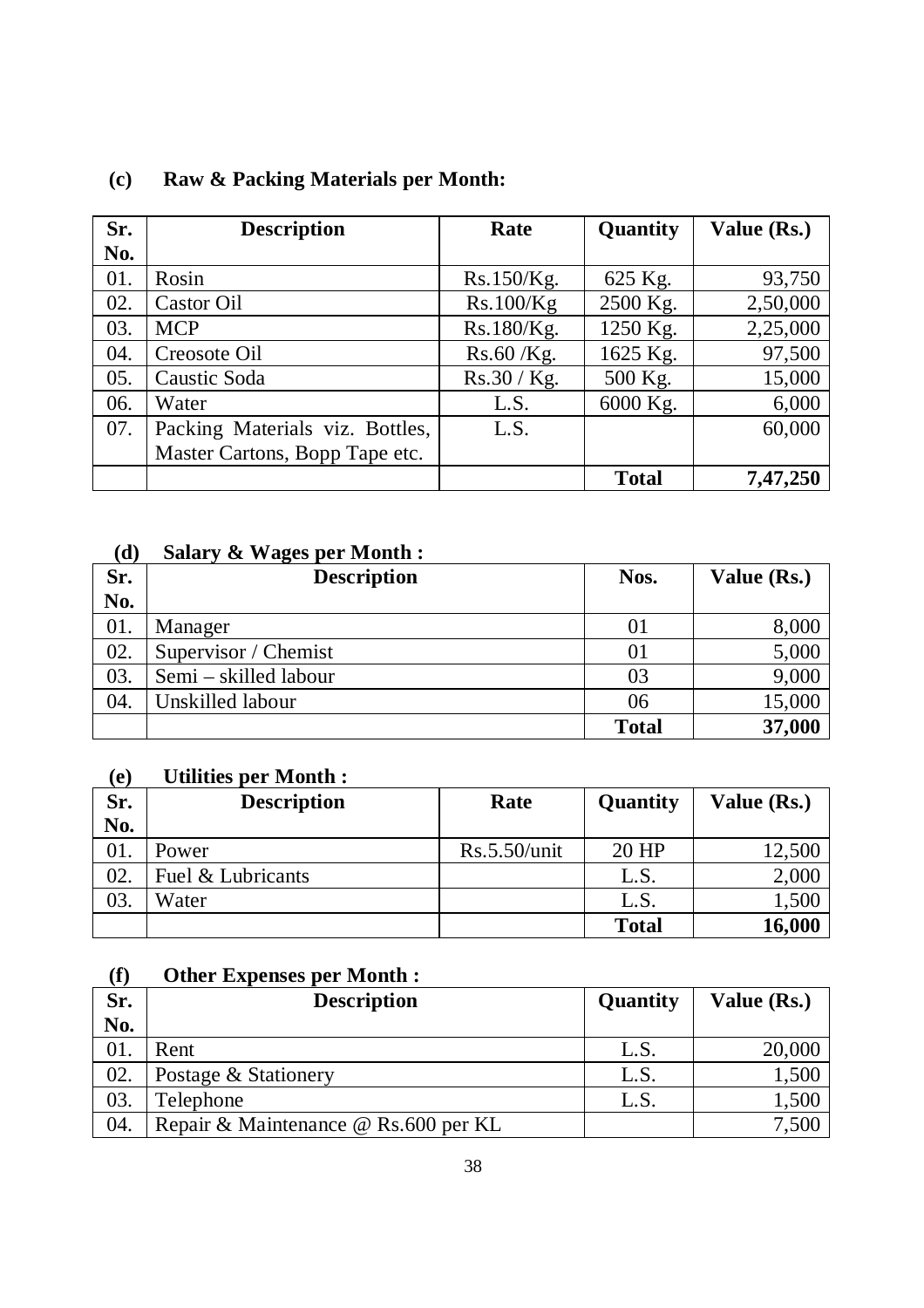| 05.                         | Insurance @ 2% of Machinery & Equipment   |              | 668      |
|-----------------------------|-------------------------------------------|--------------|----------|
|                             | Cost                                      |              |          |
| 06.                         | Marketing & Traveling Expenses            | L.S.         | 12,000   |
| 07.                         | Other Misc. Expenses                      | L.S.         | 2,000    |
|                             |                                           | <b>Total</b> | 45,168   |
| $\left( \mathbf{g} \right)$ | Working Capital for One Month $(c+d+e+f)$ |              | 8,45,418 |

**(h) Working Capital for three Months : 25,36,254 Or say 25,36,000 (i) Total Capital Investment (b+h) : 30,02,000**

#### **9. FINANCIAL ANALYSIS :**

#### **(a) Cost of production per Annum :**

| Sr. No. | <b>Description</b>                                       | Value (Rs.) |
|---------|----------------------------------------------------------|-------------|
| 01.     | Raw & Packing Materials                                  | 89,67,000   |
| 02.     | Salary & Wages                                           | 4,44,000    |
| 03.     | <b>Utilities</b>                                         | 1,92,000    |
| 04.     | <b>Other Expenses</b>                                    | 5,42,016    |
| 05.     | Depreciation on Machinery & Equipments $\omega$ 10% p.a. | 40,050      |
| 06.     | Interest on borrowed capital $@ 12 % p.a.$               | 3,60,240    |
|         | <b>Total</b>                                             | 1,05,45,306 |
|         | Or say                                                   | 1,05,45,000 |

#### **(b) Turnover per Annum :**

Total sales value of 150 K.L. Black Disinfectant Fluid **: 1,15,50,000** @ Rs.77,000 per K.L.

## **(c) Net Profit per Year :**

| Net Profit | $\equiv$          | Total turnover | $\sim$ | Total cost of production |  |
|------------|-------------------|----------------|--------|--------------------------|--|
|            | $\equiv$ $\equiv$ | 1,15,50,000    |        | 1,05,45,000              |  |
|            | $=$               | 10,05,000      |        |                          |  |

## **(d) Profit Ration on Sales :**

Net Profit Profit Ratio on Sales = --------------------- x 100 Total turnover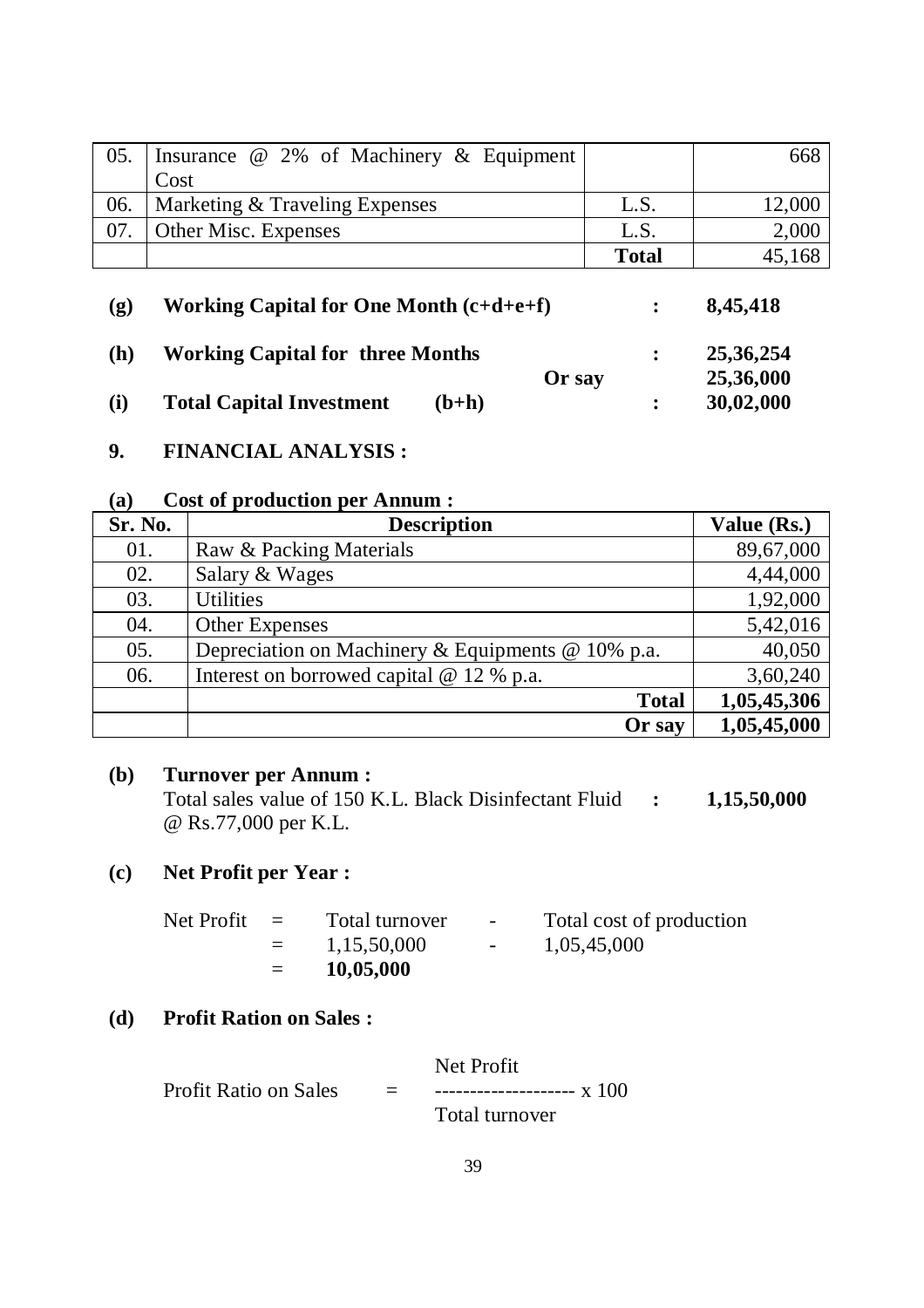10,05,000  $=$   $\frac{1}{2}$   $\frac{1}{2}$   $\frac{1}{2}$   $\frac{1}{2}$   $\frac{1}{2}$   $\frac{1}{2}$   $\frac{1}{2}$   $\frac{1}{2}$   $\frac{1}{2}$   $\frac{1}{2}$   $\frac{1}{2}$   $\frac{1}{2}$   $\frac{1}{2}$   $\frac{1}{2}$   $\frac{1}{2}$   $\frac{1}{2}$   $\frac{1}{2}$   $\frac{1}{2}$   $\frac{1}{2}$   $\frac{1}{2}$   $\frac{1}{2}$   $\frac{1}{2$ 1,15,50,000 = **8.70 %**

## **(e) Rate of Return (ROR) on Total Capital Investment:**

| Net Profit per annum            |  |
|---------------------------------|--|
| <b>Total Capital Investment</b> |  |
| 10,05,000                       |  |
|                                 |  |
| 30,02,000                       |  |
| $33.47 \%$                      |  |
|                                 |  |

## **(f) Break Even Analysis :**

| (i) | <b>Fixed Cost:</b>                                       |          |
|-----|----------------------------------------------------------|----------|
| Sr. | <b>Description</b>                                       | Amount   |
| No. |                                                          | (Rs.)    |
| 01. | Depreciation on Machinery & Equipments $\omega$ 10% p.a. | 40,050   |
| 02. | Interest on Total Capital Investment @ 12 % p.a.         | 3,60,240 |
| 03. | 40 % of Salary & Wages                                   | 1,77,600 |
| 04. | 40 % of Other Expenses                                   | 2,16,806 |
|     | <b>Total</b>                                             | 7,94,696 |
|     | Or say                                                   | 7,95,000 |

## **(ii) Break Even Point (B.E.P.) :**

|        | <b>Fixed Cost</b>      |
|--------|------------------------|
| B.E.P. |                        |
|        | Fixed Cost $+$ Profit  |
|        | 7,95,000               |
|        | -------------- x 100   |
|        | $7,95,000 + 10,05,000$ |
|        |                        |

= **44.17 %**